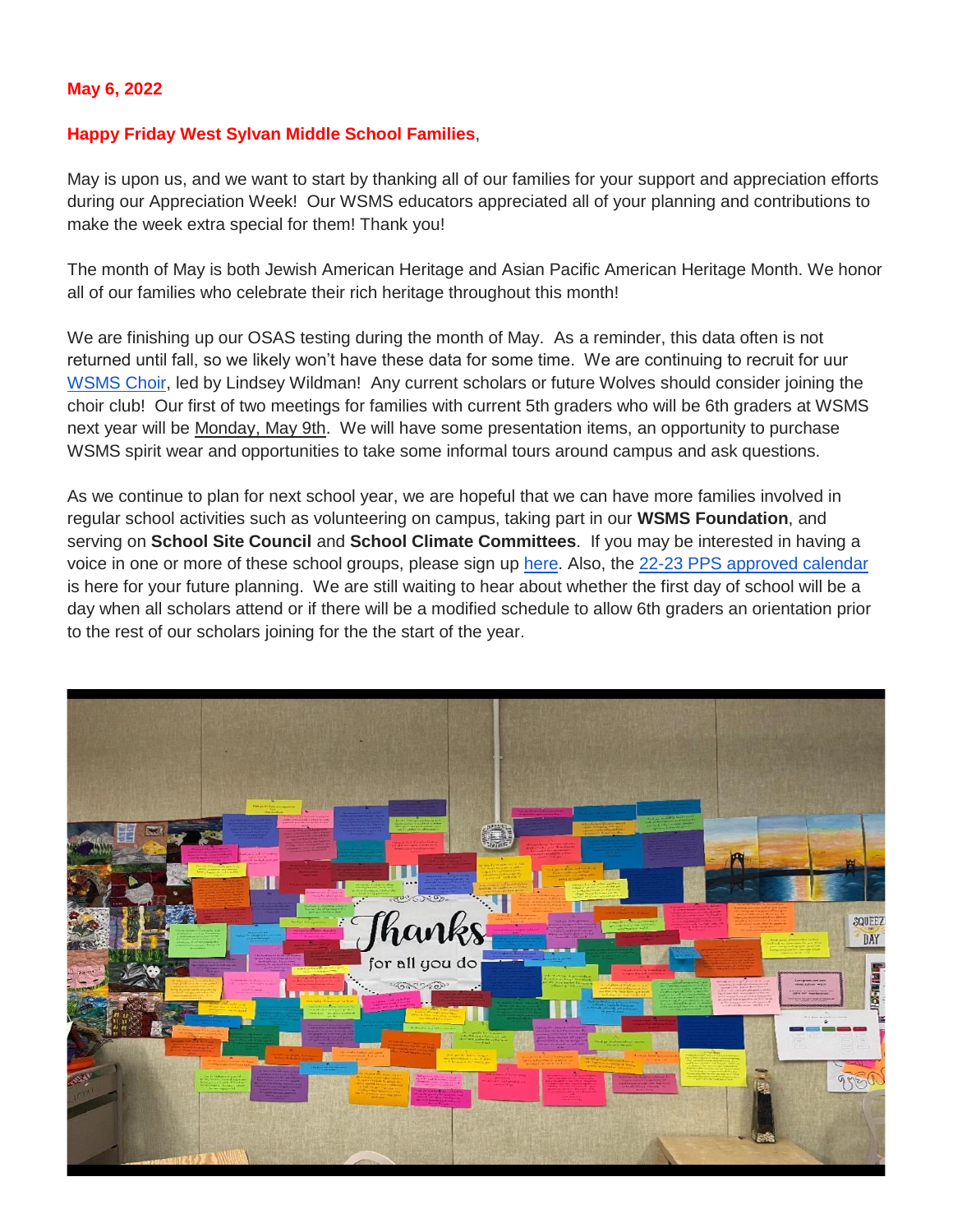## **For 8th Grade Families:**

- **8th Grade Oaks Park Trip** (rides) on Wednesday, June 8th, chaperoned by educators and administrators. Scholars who choose to attend will bus to Oaks Park from campus and return by dismissal. Scholars will need to be in good standing (no suspensions, referrals to administrators, patterns of unexcused absences, etc.) to attend. This is a fun privilege, not an automatic right.
- **8th Grade Promotion** is at Lincoln High School on Thursday, June 9th at 6 p.m. so that you can start planning ahead. Each scholar will have *four* guest tickets for family members, which will be sent home with Students the week before the promotion ceremonies. More information will be shared as we get closer to the date.
- **[WSMS Foundation Oaks Park Event for 8th graders](https://www.westsylvanfoundation.com/parties/8th-grade-graduation-dance-party)**[:](https://www.westsylvanfoundation.com/parties/8th-grade-graduation-dance-party) This will be an optional evening event for our 8th graders hosted by our WSMS Foundation at Oaks Park on Friday, June 10th. Families will have to self-transport for this event, as it is a Foundation-sponsored event. More information is on the link above for those who want to participate.

### **For 7th Grade Families:**

● **Neon Nights Glow Party sponsored by WSMS Foundation:** Friday, June 3rd in WSMS Gym from 6:30-8:30 p.m. Sign up at the link [here,](https://www.westsylvanfoundation.com/parties/7thgradeglowparty) and pay in advance to attend.

### **For 6th Grade Families:**

- **Outdoor School** permission packets went home through science classes. Outdoor school will be on **May 16th and May 17th, off-site.** There will be two day trips to off-site locations for a modified outdoor school experience. The day trips will have school bus transportation, leaving WSMS at 9:30 a.m. and returning to WSMS around 6:30 p.m. both evenings. Both lunch and dinner will be served both days. We'll send sack lunches with scholars for lunch, and ODS will provide dinner.
- **[6th grade skate party hosted by WSMS Foundation!](https://drive.google.com/file/d/1HX8ZSQKzyqWvLRfXLGu2Y1wta5BjPMTa/view?usp=sharing)** Wed, June 8th, 7-9 at Oaks Park

### **For Families with 5th Graders Coming to WSMS in 2022-23:**

We will host two in-person informational sessions at WSMS on Monday, May 9th and Monday, May 23rd from 4:30-6 p.m. These will be opportunities to hear from school administrators, get an overview of WSMS classes, programs and supports and see the campus. If you are interested in attending in-person, please sign-up [here.](https://forms.gle/ZnyhEwFhjWuacQd6A) We will also share a video of similar information so that anyone who cannot attend these sessions can hear information. You can view a new **virtual tour** created by one of our WSMS Foundation parents, Giovanni Cafiso, [here.](https://my.matterport.com/show/?m=hR5ohrTKjow) Thank you, Giovanni!

We are also collaborating with our K-5 schools to arrange an in-person visit for 5th graders with their teachers on the morning of May 25th. Principals and 5th grade teams are planning for that fun morning here at WSMS! They will bus to WSMS, participate in some orientation activities with our staff members, tour campus, and get an introduction to middle school. More details on that visit will be shared as we finalize details with our K-5 school teams.

## **West Sylvan TAG (Talented And Gifted) Updates:**

- **TAG Nominations**: All students nominated in the past two years (2020-21 school year and 2021- 22 school year) have been identified or not as TAG. Parents and Guardians of students nominated **last year (2020-21)** should have **already received notification** of this by mail. Parents/Guardians of students nominated **this year (2021-22)** will be **notified soon** by mail; our central TAG department is **currently preparing** these letters.
- **Single-Subject Acceleration (SSA) in Math - April 15-May 15 Application Window**: If you are a seventh grader interested in: 1) accelerating in from 7th Grade Common Core Math into Compacted Math Year 2 for 8th grade, or 2) accelerating from Compacted Math Year 1 into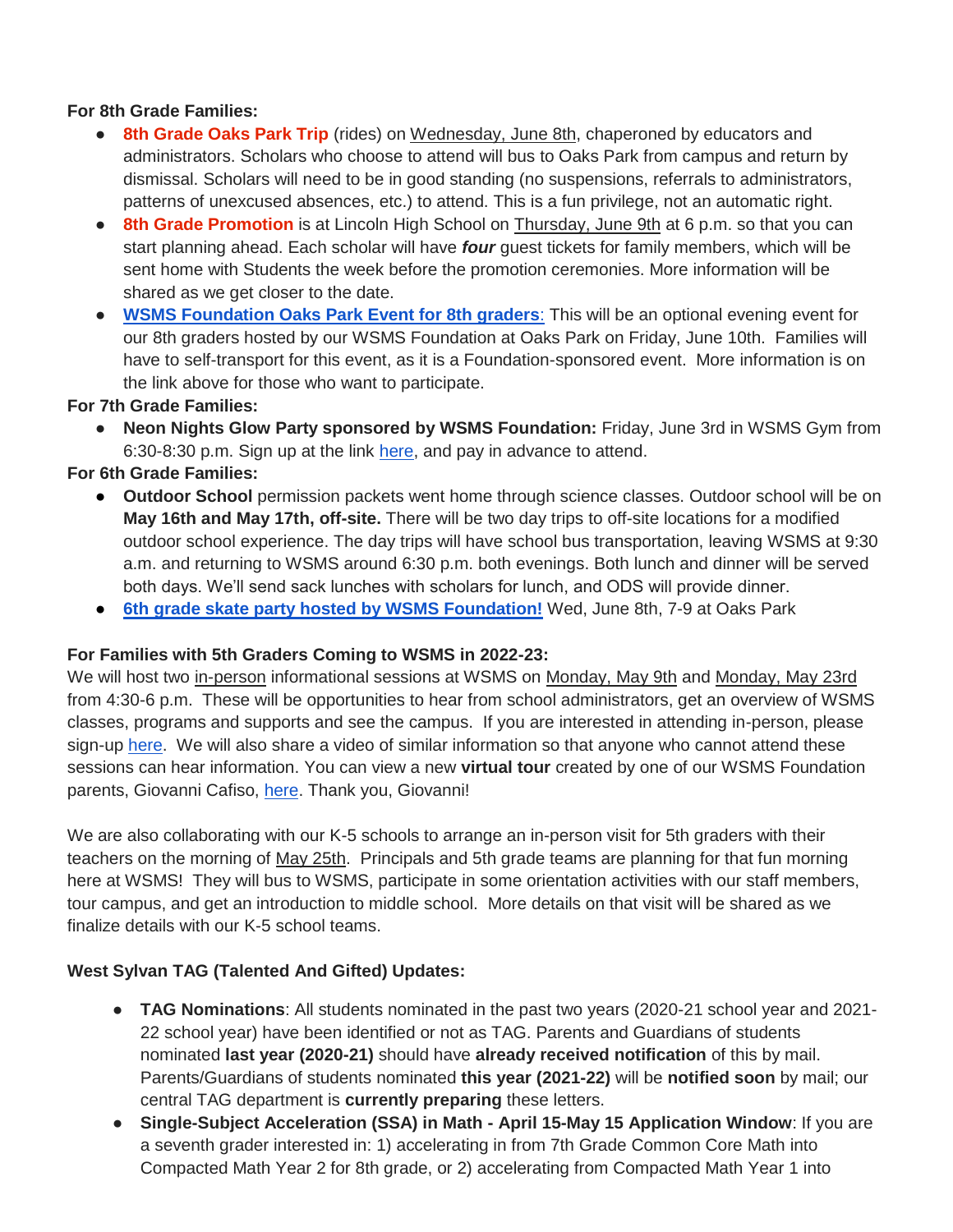Geometry for 8th grade, **contact your current math teacher**: they will first confirm whether or not your MAP math assessment data **falls in the range for eligibility**. If SSA *is* recommended, families will meet **virtually** to fill out the SSA application **with** the student's current math teacher. For more information, see the [PPS TAG SSA](https://www.pps.net/Page/2886) page or the [West Sylvan TAG page.](https://sites.google.com/pps.net/west-sylvan-tag/)

## [SSA Parent Guide](https://drive.google.com/file/d/1uyNxlw2MiYVSYrKfgEChsEQjTWw-Fz_V/view?usp=sharing)

## [WGA Parent Guide](https://drive.google.com/file/d/1AT8aGRXhvghzlB3N1zRAvzEdnpgH_EtN/view?usp=sharing)

● **Whole Grade Acceleration (WGA) - Applications open April 15-May 15.** [See information about](https://www.pps.net/Page/2888)  [WGA from PPS TAG here.](https://www.pps.net/Page/2888) Please contact the West Sylvan TAG Coordinator, Laurel Richards, at lrichards@pps.net for **next steps.**

## **Interested in Volunteering?**

Become an approved PPS volunteer by following the information [here.](https://www.pps.net/volunteer) Our library and classrooms are spaces where we can use family volunteers through the end of the school year. Once your application is approved, please contact school administration to see how you can help.

# **Mark your calendar now in preparation:**

**Asian Pacific American Heritage Month**: May

**Jewish American Heritage Month:** May

**6th Grade Outdoor School**: May 16-17th off campus *day* camps, returning to WSMS at 6:30 p.m.

**Spring Band Concert at Lincoln High School:** May 24th (evening event)

**5th Grade Visit to WSMS:** May 25th, rising 6th graders are invited to be bused to WSMS with their Teachers for a morning of introduction and welcome to Middle School.

**Spring Choir Concert at Lincoln High School:** May 25th (evening event)

**No School (Holiday)**: Monday, May 30th

**[7th Grade WSMS Foundation Sponsored Event:](https://www.westsylvanfoundation.com/parties/7thgradeglowparty)** Friday, June 3rd in the WSMS Gym (6:30-8:30 p.m.) **8th Grade Field Trip to Oaks Park**: Wednesday, June 8th (during school hours)

**[6th Grade Oaks Park 80s Skate Party:](https://drive.google.com/file/d/1HX8ZSQKzyqWvLRfXLGu2Y1wta5BjPMTa/view?usp=sharing)** Sponsored by WSMS Foundation on Wednesday, June 8th 7-9 p.m.

**8th Grade Promotion:** Thursday, June 9th 6 p.m. at Lincoln HS

**Final School Day 21-22**: Friday, June 10th (grades finalized by the next week)

**[8th Grade WSMS Foundation Sponsored Oaks Park Party:](https://drive.google.com/file/d/1Xmnh7GZQ4CeU37XYKCGmhbngkxRpoOOp/view?usp=sharing)** June 10th (evening)

**All**: [22-23 PPS approved calendar](https://drive.google.com/file/d/16EfYsTSv4zPCaLpkxQlc5eFqWAvIDBtl/view?usp=sharing) is here for your future planning.

## **Advancement Via Individual Determination (AVID) Classes for 22-23:**

We are looking for applicants to join our AVID elective for the 2022-23 school year. Why is an AVID experience a good thing? AVID scholars have a history of proven excellence with 94% meeting all 4-year university requirements, 90% accepted directly to 4-year universities out of high school, 84% persist in the second year of university. If you are interested in having your scholar join AVID, *and* your scholar is also interested in joining AVID, please complete this interest [form.](https://docs.google.com/forms/d/e/1FAIpQLSdpPNrTbbG1YoO1o0bwfKFg3SDu-UarWp5LE59aNPm0xsaCQg/viewform?usp=sf_link)

## **MYP News:**

WSMS completed our consultancy visit last week. We are excited to be gaining momentum again in our professional development goals toward eventually being an authorized IB Middle Years Programme. [Please](https://docs.google.com/presentation/d/17SY-I5PfW5t18hZZ0ELhA85-iVSoBrj6_zKBGUaFTP8/edit?usp=sharing)  [visit this slide deck for more updates on WSMS MYP implementation.](https://docs.google.com/presentation/d/17SY-I5PfW5t18hZZ0ELhA85-iVSoBrj6_zKBGUaFTP8/edit?usp=sharing) MYP lessons and units focus on inquiry, discussion, analysis, critique and defense of work, critical thinking, investigation projects, and performance-based assessments. Developing the MYP Learner Profile means an emphasis on teaching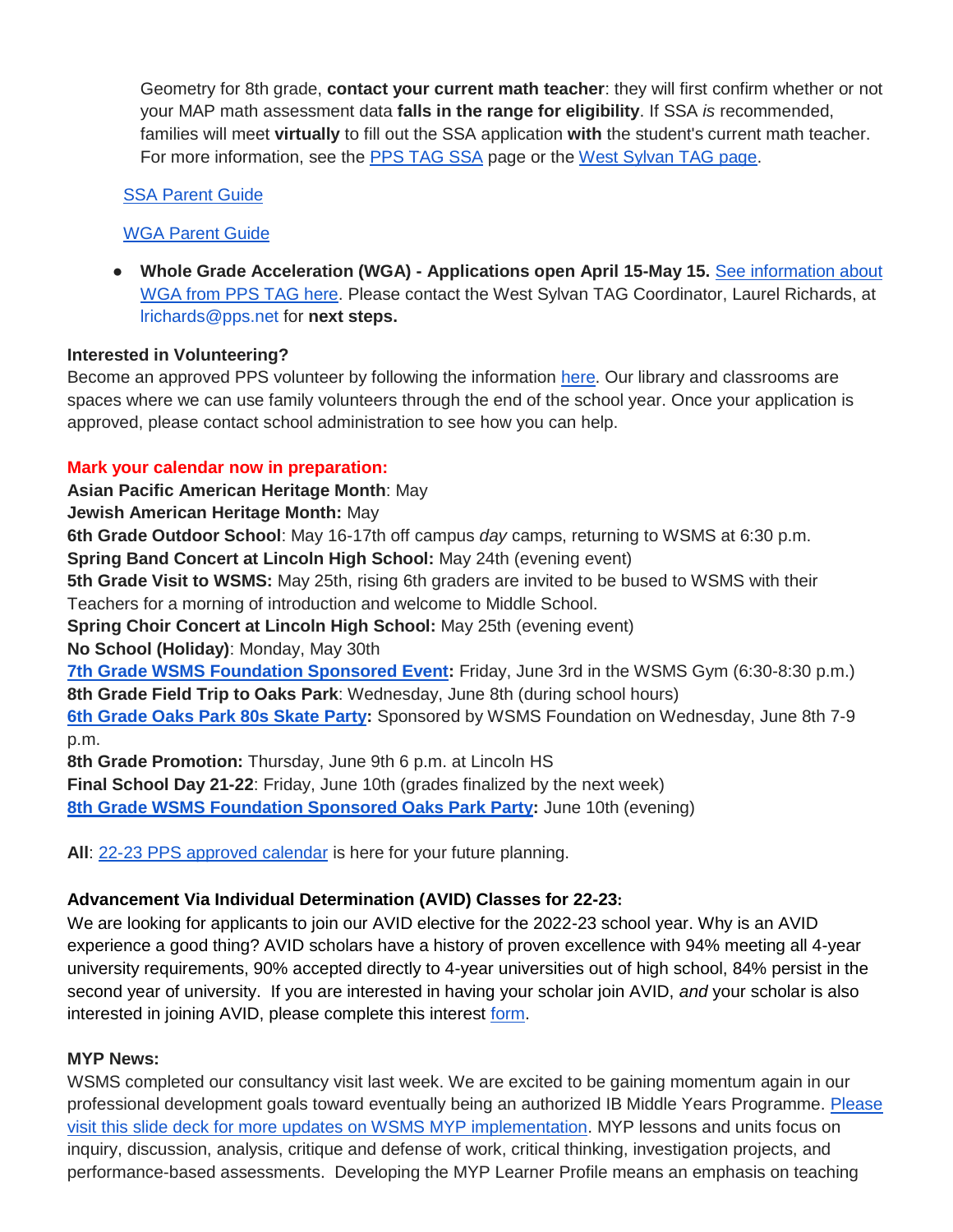scholars to be inquirers, knowledgeable, communicators, principled, open-minded, caring, educational risktakers, balanced and reflective learners. Our families can also learn more about our work toward MYP authorization [here.](https://sites.google.com/pps.net/west-sylvan-myp/)

## **Host Family Needed for an Arabic Educator for 22-23 School Year:**

Through the American Councils for International Education, WSMS has been awarded a grant for a fullyfunded educator to join our team to teach Arabic for up to 20 hours a week as an additional World Language option for the 22-23 school year. We are looking for a family willing to host the educator, who is coming from Egypt, and will be joining the WSMS team. Through American Councils, the educator is given a living stipend to pay for living accommodations, if hosted by a private family. There would be two needs:

- 1. A host family to provide a comfortable space for the educator to stay for the first two weeks upon arrival in the U.S. while we secure housing (arriving on August 11, 2022).
- 2. A host family to provide a room for the educator for the school year (August-June, 2023) and help with transportation needs to and from WSMS for work, as the educator would not have their own transportation.

If you are interested in being a host family, and would like more information, please fill out the form [here.](https://forms.gle/Ljte5CwpWQZtUZCN6)

# **Drop-off and pick-up:**

We have family concerns about fellow family members who are driving unsafely in our parking lot and in the streets near campus during drop-off and pick up. Please drive slowly, watch out for the various scholars who are likely not looking at the movement of vehicles, and yield to humans as they cross.

# **Community Care and Neighborhood Safety:**

Our neighbors in the West Slope community ask that while parked and driving in the neighborhood we all continue to practice care and kindness toward their property, and that we report any damage to the homeowners should an accident occur. They also ask that we please do not block their driveways during our pick-up and drop-off times. We appreciate your cooperation!

## **WSMS Foundation:**

We appreciate all of the planning and thoughtfulness of our families to show our Educators care this week!

Please support our WSMS Foundation! Every contribution helps our school by allowing us to fund educational opportunities and events for your scholars! Please consider donating to WSMS Foundation to help support important instructional additions for our scholars in the coming school year. Every donation helps!

You can donate and find out more information about our WSMS Foundation and their amazing work for our scholars [here.](https://www.westsylvanfoundation.com/) Also follow them on Instagram @**west.sylvan.foundation** and check out our West Sylvan students in their **school**, **sports**, **performances**, **events**…

If you have a scholar event, announcements related to scholars and their achievements, or you'd like to advertise let us know. Email Lisette Crepeaux at thecrepeauxs@gmail.com.

# **Daily Loaner Laptops for Scholars:**

We no longer have a supply of daily loaner chromebooks or chargers to issue when scholars forget their chromebooks at home. Please help remind our scholars to take their \*fully charged\* PPS-issued chromebook to and from school each day. We distributed BumpArmor cases to all scholars, and we ask that you please encourage your scholar to use the case to protect and extend the life of their device.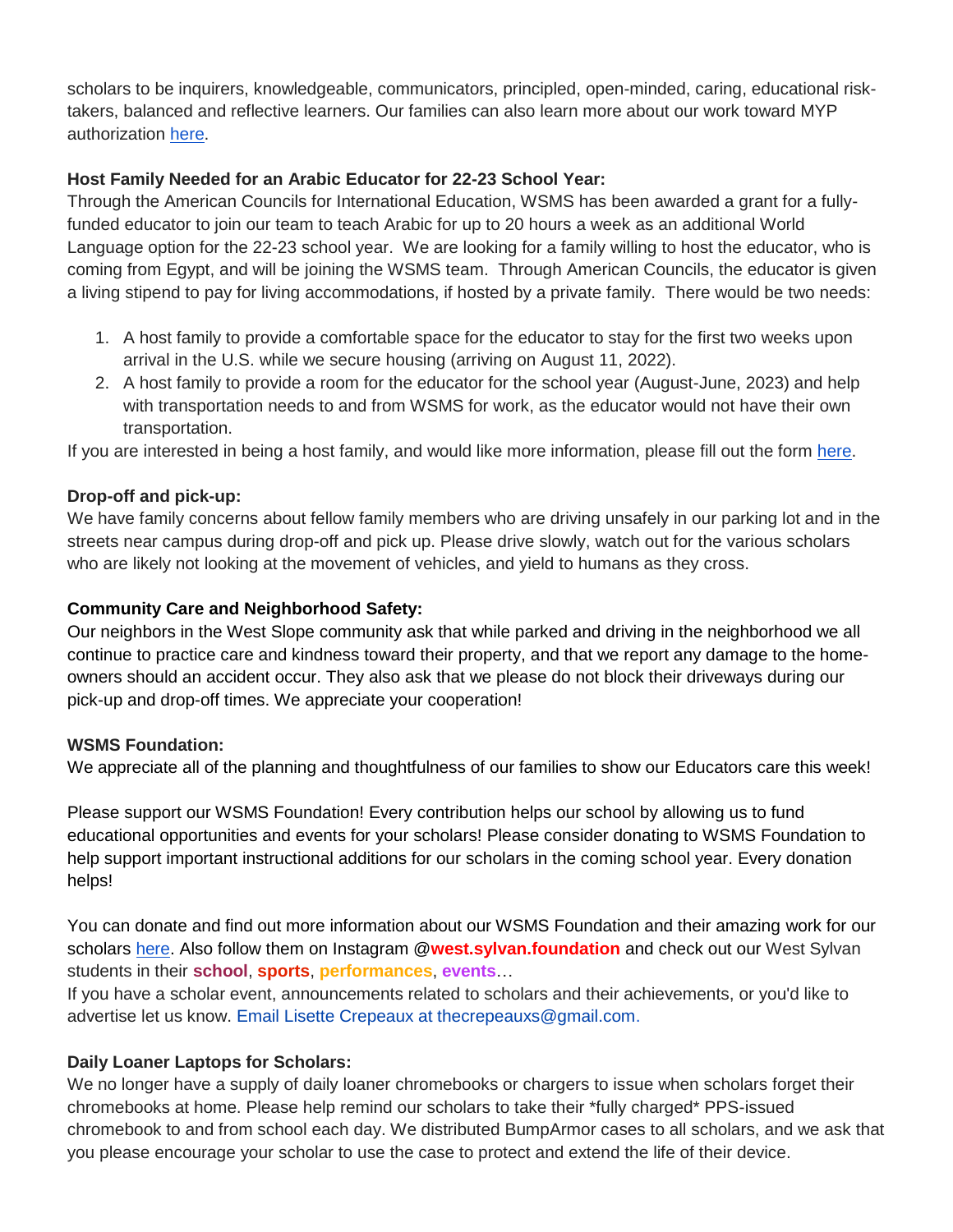### **Help with Cell Phones:**

Our catch phrase that we use at WSMS regarding cell phones during the school day is, **"Out of sight and away, unless we say."** Any additional monitoring you can put in place to keep an eye on your scholars' social media activity is also greatly appreciated! There are times when scholars may need to access their devices for family reasons or even in instructional settings, and we encourage speaking with an adult if such a need arises. Also, several families have had concerns with their scholars' use of cell phones throughout the day for non-instructional reasons. We will continue to remind scholars of this expectation throughout their school day. If scholars post inappropriate content on social media, please report the account for review.

Some families have inquired about apps that can restrict various features on cell phones for scholars throughout the day so that they are not on social media and are not tempted to engage with others through social media platforms. Here are some tips we have given families: **NY Times Article:** [The Best Apps for](https://www.nytimes.com/wirecutter/reviews/best-apps-to-manage-your-kids-phone/)  [Managing Your Kids Phone;](https://www.nytimes.com/wirecutter/reviews/best-apps-to-manage-your-kids-phone/) **[Support for Apple;](https://support.apple.com/guide/iphone/set-up-parental-controls-iph00ba7d632/ios) [Support Google](https://support.google.com/families/answer/7103340?hl=en)[;](https://familytime.io/) [Family Time Article & Tips;](https://familytime.io/) [Verizon](https://www.verizon.com/support/verizon-smart-family-restrictions-video/)  [Support.](https://www.verizon.com/support/verizon-smart-family-restrictions-video/)** 

## **Picking Up Scholars:**

Per Oregon law, *an approved adult is required to sign out any scholar* who leaves campus before the end of the school day. Our office has been experiencing heavy family traffic prior to our 3:45pm dismissal, due to daily early pick-ups. If possible, we ask that you avoid picking up your scholar between 3:15pm-3:45pm as you will not find parking, and our office staff is limited in the afternoons. Any planning around that time frame is appreciated.

### **COVID-19 Updates:**

There were four COVID-19 cases confirmed this week who had been *on campus.* 

### **Resources for Family Extended Learning and Activities:**

- o [Summer Acceleration Academy](https://www.pps.net/Page/18800) webpage
- [PIL Math Trajectory Summer Program](https://drive.google.com/file/d/1XarmInhnsUJjIuyCHFVA9LQRb8cNcT3e/view?ts=62743d49) (McDaniel)
- [PIL Math Trajectory Summer Program](https://drive.google.com/file/d/1L3IdHLV0aD_zJb5SYgHEJwbwQHtGHyrl/view?ts=62743d2b) (Roosevelt)
- **Benson Tech Youth United [Multi-Sport Summer Camp](https://www.pps.net/cms/lib/OR01913224/Centricity/Domain/254/Tech-Youth-United.pdf)**
- **Adapted PE Field Day [\(K-8 flier\)](https://docs.google.com/document/d/17BD2EPxtUqWPDV7DR1v7J_SytbtxZs6PLeFw2s3ZS5s/edit) [\(9-12 flier\)](https://docs.google.com/document/d/1urRRL6TDWbC-2TMClpTPmVF8B9hUmQIoPuQEtv-ELVo/edit)**
- **Cognizart [360 Arts Summer Camp](https://www.pps.net/cms/lib/OR01913224/Centricity/Domain/254/Cognizart-2022-360ArtsCamp.pdf)**
- *Verselandia! [\(April 28, 2022 Flier\)](https://www.pps.net/cms/lib/OR01913224/Centricity/Domain/254/Verselandia-2022-11_17-Poster.pdf) [\(Educator Invitation\)](https://www.pps.net/cms/lib/OR01913224/Centricity/Domain/254/Verselandia-2022-Educator_Invitation.pdf)*
- OSU STEM Academy [AWSEM Club](https://www.pps.net/cms/lib/OR01913224/Centricity/Domain/254/AWSEM_Flyer_Combined_General.pdf) Spring Dates [\(English\)](https://www.pps.net/cms/lib/OR01913224/Centricity/Domain/254/AWSEM_spring2022_English.pdf) [\(Spanish\)](https://www.pps.net/cms/lib/OR01913224/Centricity/Domain/254/AWSEM_spring2022_Spanish.pdf)
- VIBE of Portland [Art Camps, Classes, No-School Workshops](https://www.pps.net/cms/lib/OR01913224/Centricity/Domain/254/VIBE.jpeg)
- VIBE of Portland [East Winds Summer Camp](https://www.pps.net/cms/lib/OR01913224/Centricity/Domain/254/VIBE-east_winds_2022.jpeg)
- OSU [Summer Reading Program](https://www.pps.net/cms/lib/OR01913224/Centricity/Domain/254/OSU-reading-summer-2022.pdf)
- Multnomah Early Childhood Program [\(English\)](https://www.pps.net/cms/lib/OR01913224/Centricity/Domain/254/MECP-2021-22-PEER-Flyer-English.pdf) [\(Spanish\)](https://www.pps.net/cms/lib/OR01913224/Centricity/Domain/254/MECP-2021-22-PEER-Flyer-Spanish.pdf) [\(Vietnamese\)](https://www.pps.net/cms/lib/OR01913224/Centricity/Domain/254/MECP-2021-22-PEER-Flyer-Vietnamese.pdf)
- Portland Parks & Recreation Preschool [2022-2023 Registration](https://www.pps.net/cms/lib/OR01913224/Centricity/Domain/254/PPR-Preschool-22-23-price-sheet.pdf)

## **[Scholar Counseling Supports \(Counselors will move with grades for 22-23\):](https://sites.google.com/pps.net/west-sylvan-counseling/)**

**6th Grade:** Counselor: Kandice Abney: [kaabney@pps.net](mailto:kaabney@pps.net) & Administrator: Ben Keller, [bkeller@pps.net](mailto:bkeller@pps.net) **7th Grade:** Counselor: Rebecca Cohen: [rcohen@pps.net](mailto:rcohen@pps.net) & Administrator: Evening Krauel, [ekrauel@pps.net](mailto:ekrauel@pps.net) 8th Grade: Counselor, Ricky Almeida: [ralmeida@pps.net](mailto:ralmeida@pps.net) &